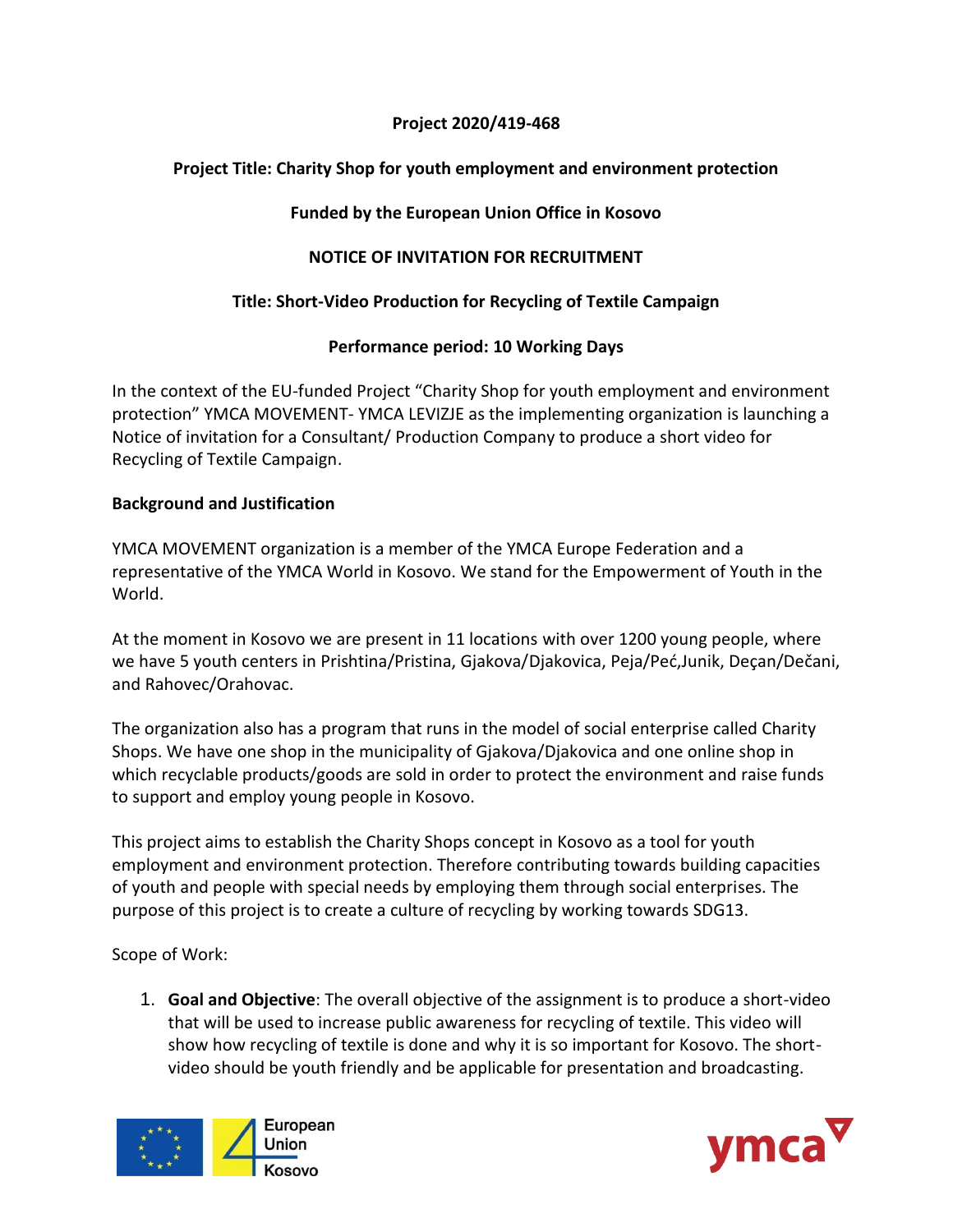- 2. **Provide details/reference to areas covered:** The short video needs to cover recycling, what the organisation is doing, young people's opinions on the topic and have all the correct signage and branding.
- 3. **Activities and Tasks:**
	- Develop the overall concept and scenario of the short-video based on inputs from YMCA MOVEMENT.
	- Visit the project sites and interact with the beneficiaries to get context;
	- Present a draft concept for comments about contents and outlook;
	- Produce a 1 minute short video.
	- Provide English, Albanian and Serbian subtitles for the video.
- 4. **Work Relationships:** The Consultant/ Production Company will report to the Project Manager.
- 5. **Outputs and Deliverables:**
	- Concept of the video
	- Short Video about Recycling of textile in multiple languages
- 6. **Intellectual Property**
	- The final product will belong to the client and be stored on the YMCAs main media channels**.** The final product may be used by the contractor as part of their portfolio in agreement with the organisation.

## **The Consultant/ Production Company is expected to have:**

- Demonstrated experience and competency in development of short video/documentary production;
- Technical capacities to ensure smooth, on time and high quality production;
- Clear articulation of capacity and skill, and innovative approaches to carry out the assignment;
- Experience working with NGOs is desired;
- Capacities to support the storage and publication of the product;
- Equipment for the Assignment- No equipment will be purchased or provided by the YMCA. Any equipment needed to complete this assignment will be provided by the service provider.

The assignment is expected to take 10 working days from the date of signing the contract. Additional time may be given for edits/changes

#### **Application Procedure**

Applicants are required to submit the following:

- Short letter of Interest, stating why applicant considers itself suitable for the assignment;
- Brief methodology on the approach and implementation of the assignment;